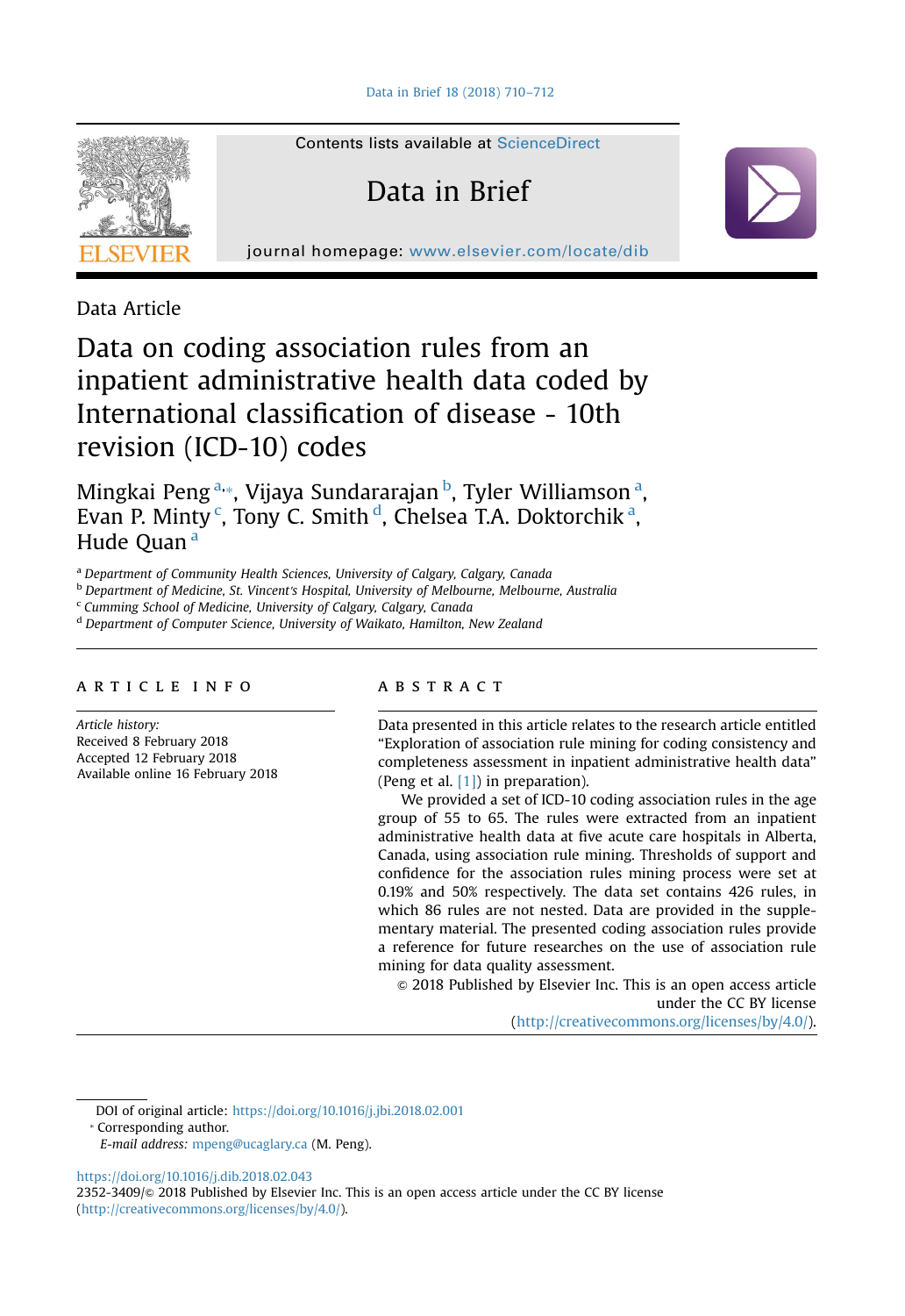#### Specifications Table

| Subject area       | Medicine                                                                       |
|--------------------|--------------------------------------------------------------------------------|
| More specific sub- | International Classification of Disease $-10^{th}$ revision (ICD-10) diagnosis |
| ject area          | codes in hospital setting                                                      |
| Type of data       | Table                                                                          |
| How data was       | Administrative health data coded by professional coders at acute care          |
| acquired           | hospitals                                                                      |
| Data format        | Analyzed                                                                       |
| Experimental       | Association rule mining was conducted on an inpatient administrative health    |
| factors            | data at the age group of 55 to 65 to extract the coding association rules      |
| Experimental       | Thresholds of support and confidence for association rule mining were set at   |
| features           | 0.19% and 50% respectively.                                                    |
| Data source        | Alberta, Canada                                                                |
| location           |                                                                                |
| Data accessibility | Data submitted with this article                                               |

## Value of the data

- Data could be used to assess data quality in ICD-10 coded health data.
- These data provide the reference for the future studies on the development of data quality rules in observational health data using association rule mining.
- These data will make it possible to improve the quality of studies using ICD-10 coded data for evidence generation, by understanding the associations hidden in the data.
- Data on association rules can be used as a cost-effective way to improve the quality of data collection in hospital settings.

## 1. Data

ICD-10 classification system has been used by many countries for coding cause of death and for hospital morbidities as mandated by World Health Organization (WHO). We provided a set of ICD-10 coding association rules in the age group of 55 to 65 learned from an inpatient administrative health data [\[1\].](#page-2-0) In total, there were 426 rules with 86 rules not nested in the other rules. The rules captured meaningful clinical associations hidden in the database.

## 2. Experimental design, materials and methods

We used Alberta hospital discharge abstract data (DAD) for association rule mining. Following the guideline developed by the Canadian Institution of Health Information (CIHI), hospital coders abstract clinical documents (e.g. discharge summary) using ICD-10, Canada (ICD-10-CA) classification system into diagnosis codes. ICD-10-CA was developed by CIHI based on the ICD-10 classification terminology from WHO by adding one or more digits for some diagnosis codes. For each hospital admission, a coder can assign up to 25 ICD-10-CA codes. We extracted 26378 DAD records at the age group of 55 to 65 from 5 acute care hospitals in 2013. The ICD-10-CA diagnosis codes were mapped back to ICD-10 for international generalizability before analysis.

Association rule mining is the process of finding clinical and interesting associations or patterns hidden in data. An association rule is an expression of  $X \rightarrow Y$ , where X and Y are disjoint and nonempty code sets. Code sets of X and Y are the left-hand side (LHS) and right-hand side (RHS) of the rule, respectively. The strength of an association rule can be measured in terms of support and confidence. The Apriori algorithm implemented in R package arules was used for association rule mining on ICD-10 codes [\[2\].](#page-2-0) The thresholds of support and confidence for association rule mining